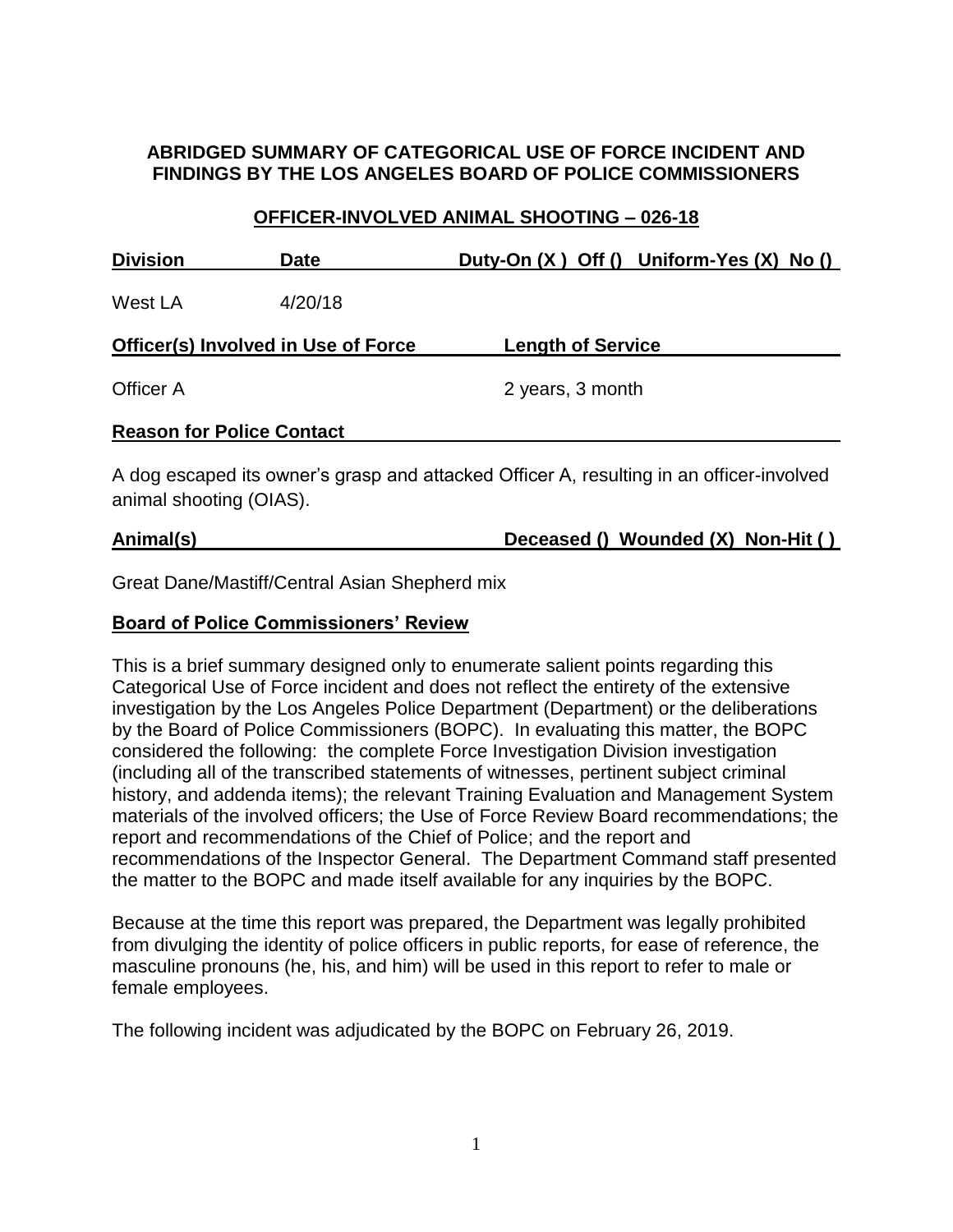#### **Incident Summary**

Officers A and B were driving a marked black and white police Sport Utility Vehicle (SUV). Officers A and B were equipped with Body Worn Video (BWV) cameras and their police vehicle was equipped with a Digital In-Car Video System (DICVS).

The officers received a non-coded radio call from Communications Division (CD) that several transients were camped out behind a business. Officer A broadcast that the officers had arrived at the location (Code-Six) via their Mobile Digital Computer (MDC). Officer B parked their police vehicle adjacent to an alley.

Officers were met by the Person Reporting (PR), who advised them that she called the police because she has on-going problems with several transients who were sleeping behind her business, causing problems for nearby residents and her employees. The PR directed the officers to the rear of the business, where some of the transients were sleeping and asked officers to provide extra patrol in the evening. As Officer A was speaking to the PR, a female (later identified as Witness B) was walking her poodle through the alley.

As Officer A continued to speak with the PR, another female (later identified as Witness A) screamed from across the street. As Officers A and B turned their attention toward Witness A, they observed Witness A on the ground, lying on her right side, in the area where the parkway and sidewalk converge. According to Officer A, Witness A was attempting to hold a large black dog (later identified as a black Great Dane/Mastiff/Central Asian Shepherd mix, approximately 130 pounds), as the dog barked and attempted to get away from her. Witness B and her poodle, quickly moved back to avoid any possible contact with Witness A's dog.

According to Officer A, he approached Witness A to help her get back onto her feet, since she was on the ground yelling. He further stated that he wanted to get the Great Dane's attention so that the dog wouldn't focus on the other woman (Witness B) or her poodle because it appeared to him that the Great Dane was trying to attack the poodle. As Officer A walked across the street, he used his hand to direct Witness B away from Witness A's dog and to the opposite side of the street. As Officer A approached closer to Witness A, he observed her dog with saliva coming out of its mouth and attempted to draw the dog's attention to himself by stating, "hey puppy," to calm Witness A's dog and so that Witness A's dog would not attack Witness B's dog.

Meanwhile, Officer B positioned himself to the left of Officer A and slightly behind him. At this point, Witness A's dog directed his attention to Officers A and B as it continued to aggressively bark and growl at the officers. According to Officer A, when Witness A's dog turned his attention toward them, he believed that Witness A was going to lose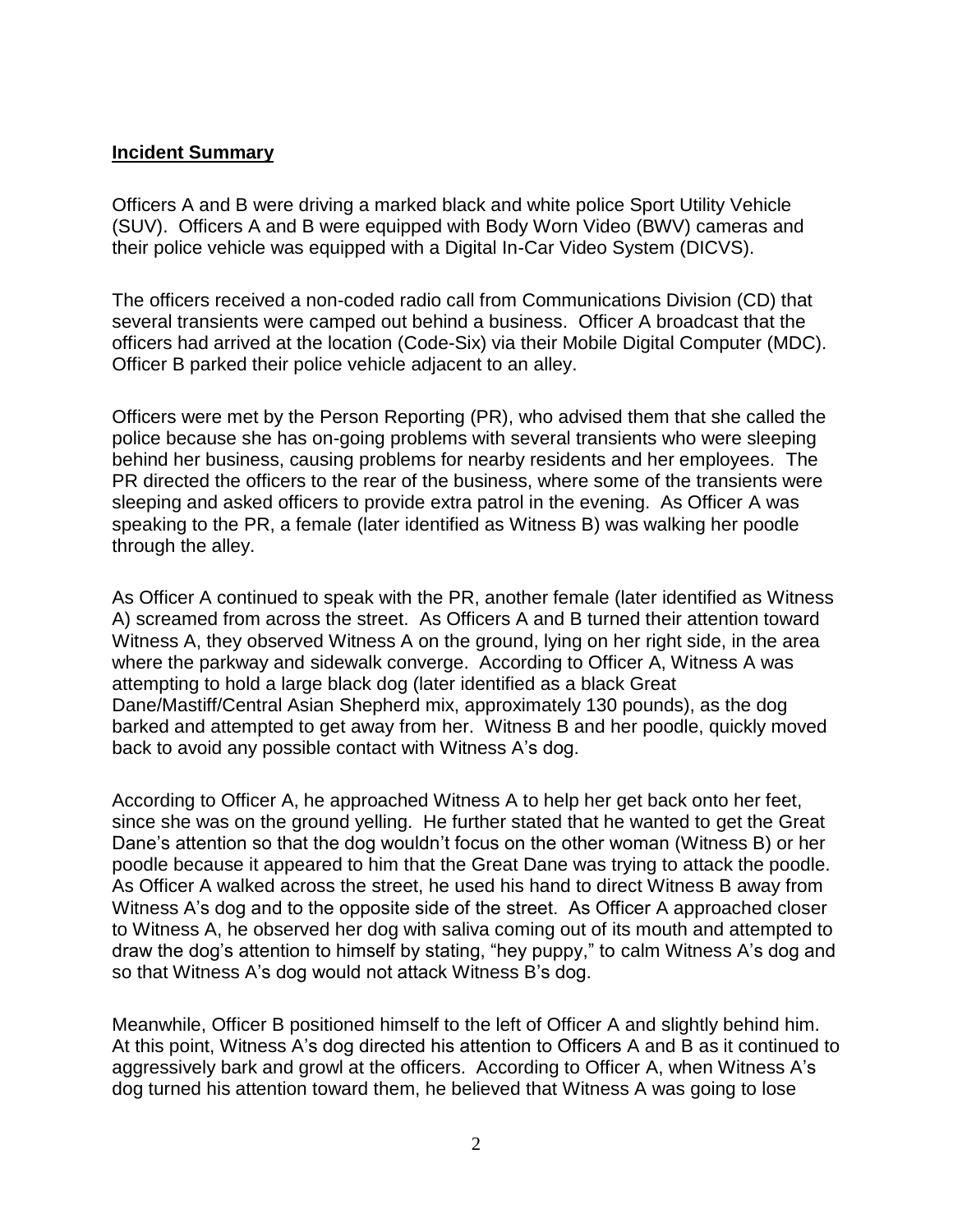control and he began to walk on the street, away from Witness A's dog. As Officer A moved and Officer B remained on the street to Officer A's left, Witness A's dog moved in the officer's direction, dragging Witness A while she held his leash. While on the ground, Witness A yelled at her dog to stop as she continued to struggle to maintain control of her dog.

Witness A's dog continued to bark at the officers and lunged in the direction of Officer B, once again pulling Witness A approximately one to two feet, while she laid on her right side and struggled to maintain control of the leash. According to Officer A, he began to think of the tools available to him and placed his left hand on his holstered TASER. Officer A stopped approximately 10 to 20 feet away from Witness A and her dog. According to Officer A, Witness A's dog became more aggressive, and he believed that Witness A was about to lose control of him. According to Officer A, he wanted to create distance from Witness A's dog in case he broke free from her.

As Witness A laid on the ground, her dog lunged a third time, causing her to lose control of the leash. Witness A's dog broke free and ran in the direction of Officer A, who was approximately 25 feet away. Officer B also moved, approximately 15 feet away, but remained south of Officer A. Witness A's dog immediately ran in Officer A's direction causing him to walk backwards, to create distance. As Officer A redeployed, he unholstered his pistol, believing that he was going to have to shoot the dog to prevent an attack and avoid being bitten and getting seriously injured.

As Witness A's dog came within approximately 2-feet of Officer A, he pointed his pistol downward at the dog and, utilizing a two-handed, modified stance, discharged two rounds while moving rearward away from the dog's attack. The rounds had an effect and caused the dog to squeal and flee, out of Officer A's view. The dog was later located. He was injured but survived.

### **Los Angeles Board of Police Commissioners' Findings**

The BOPC reviews each Categorical Use of Force incident based upon the totality of the circumstances, namely all of the facts, evidence, statements and all other pertinent material relating to the particular incident. In every case, the BOPC makes specific findings in three areas: Tactics of the involved officer(s); Drawing/Exhibiting of a firearm by any involved officer(s); and the Use of Force by any involved officer(s). Based on the BOPC's review of the instant case, the BOPC made the following findings:

# **A. Tactics**

The BOPC found Officers A's tactics to warrant a Tactical Debrief.

### **B. Drawing/Exhibiting**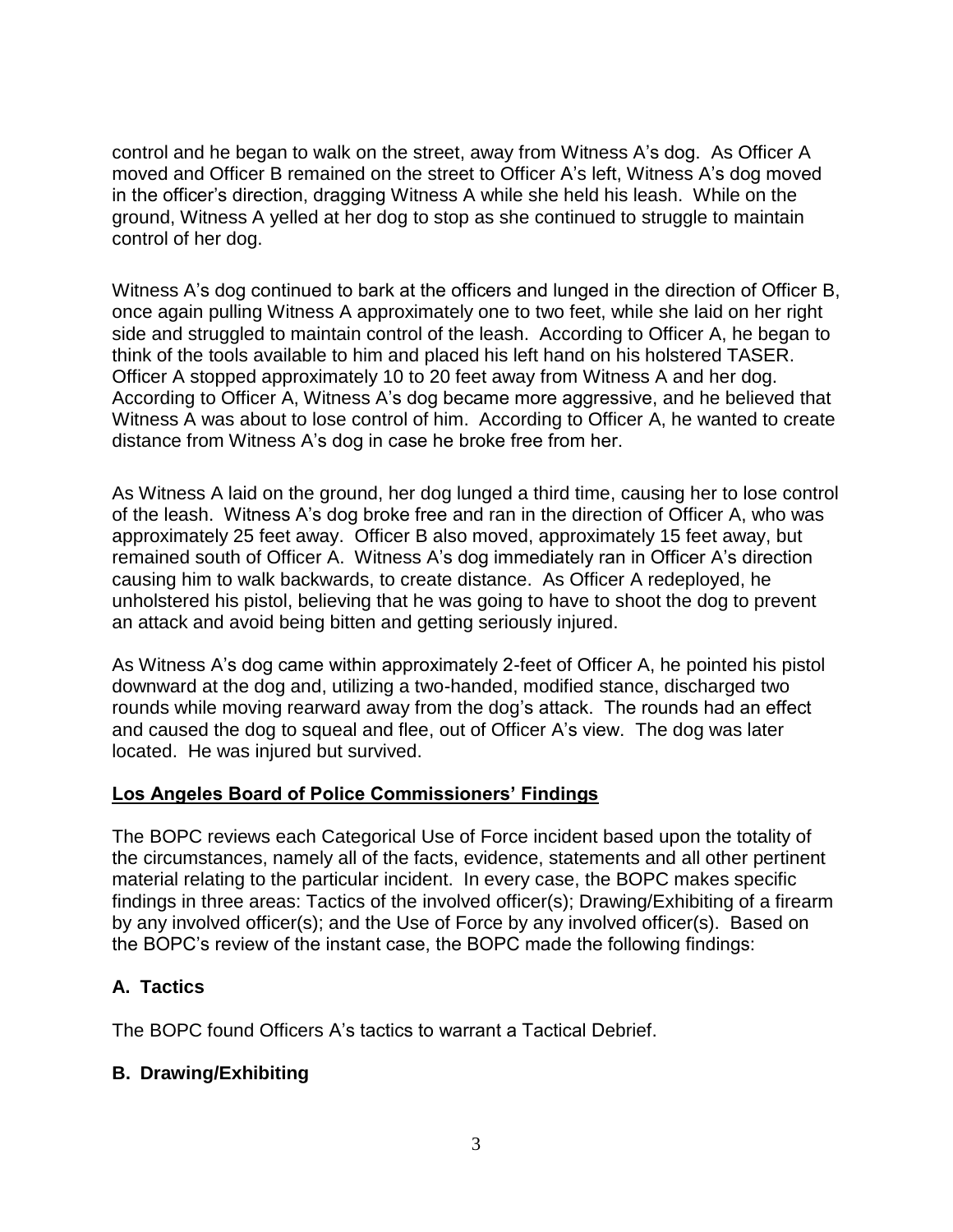The BOPC found Officer A's drawing and exhibiting of a firearm to be in policy.

## **C. Lethal Use of Force**

The BOPC found Officer A's lethal use of force to be in policy.

### **Basis for Findings**

In making its decision in this matter, the Commission is mindful that every "use of force by members of law enforcement is a matter of critical concern both to the public and the law enforcement community. It is recognized that some individuals will not comply with the law or submit to control unless compelled to do so by the use of force; therefore, law enforcement officers are sometimes called upon to use force in the performance of their duties. It is also recognized that members of law enforcement derive their authority from the public and therefore must be ever mindful that they are not only the guardians, but also the servants of the public. The Department's guiding value when using force shall be reverence for human life. Officers shall attempt to control an incident by using time, distance, communications, and available resources in an effort to de-escalate the situation, whenever it is safe and reasonable to do so. When warranted, Department personnel may objectively use reasonable force to carry out their duties. Officers who use unreasonable force degrade the confidence of the community we serve, expose the Department and fellow officers to legal and physical hazards, and violate the rights of individuals upon whom unreasonable force is used. Conversely, officers who fail to use force when warranted may endanger themselves, the community and fellow officers." (Use of Force Policy, Los Angeles Police Department Manual.)

The Commission is cognizant of the legal framework that exists in evaluating use of force cases, including the United States Supreme Court decision in Graham v. Connor, 490 U.S. 386 (1989), that:

"The reasonableness of a particular use of force must be judged from the perspective of a reasonable officer on the scene, rather than with the 20/20 vision of hindsight. The calculus of reasonableness must embody allowance for the fact that police officers are often forced to make split-second judgments – in circumstances that are tense, uncertain and rapidly evolving – about the amount of force that is necessary in a particular situation."

The Commission is further mindful that it must evaluate the actions in this case in accordance with existing Department policies. Relevant to our review are Department policies that relate to the use of force:

Law enforcement officers are authorized to use deadly force to:

• Protect themselves or others from what is reasonably believed to be an imminent threat of death or serious bodily injury; or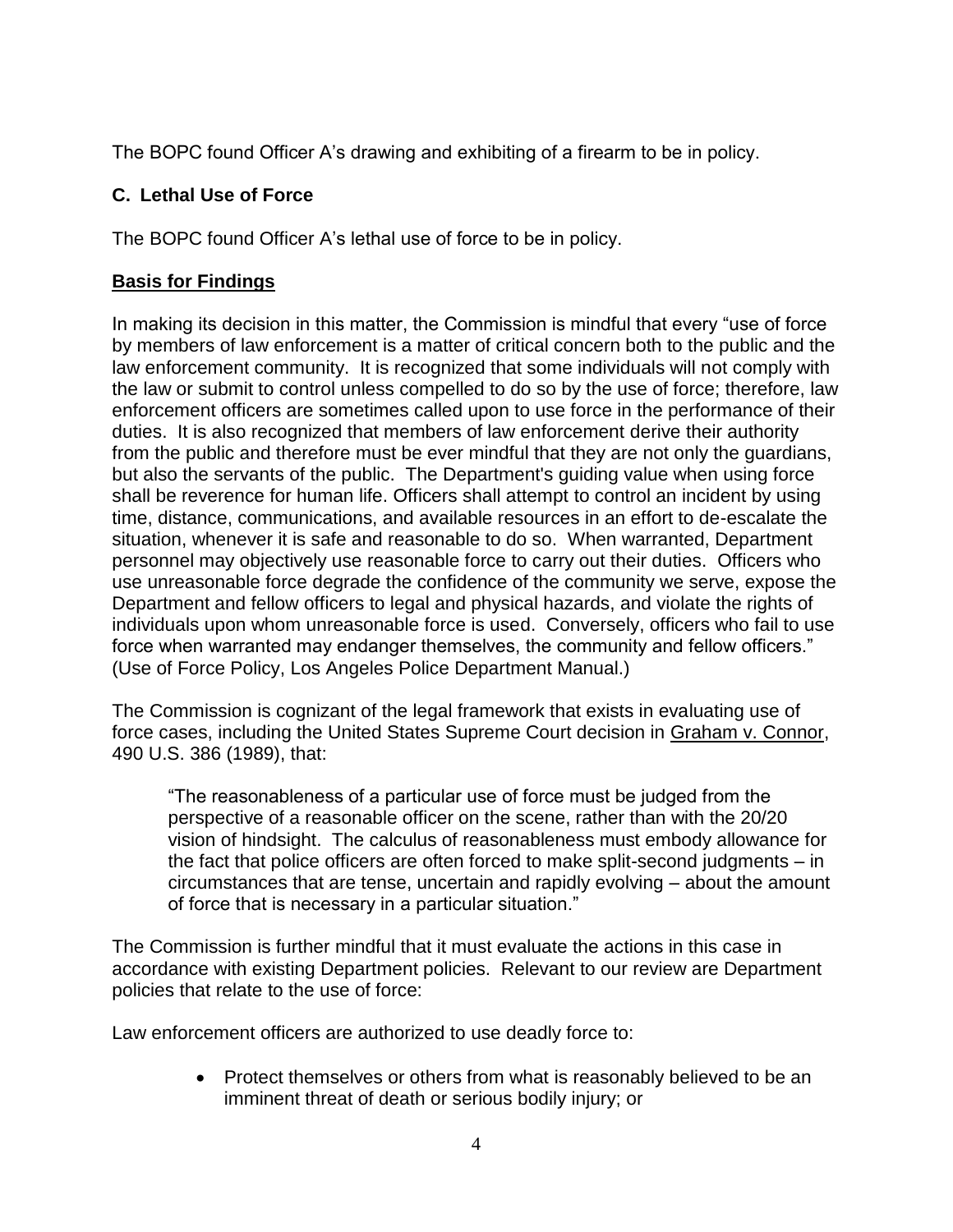- Prevent a crime where the subject's actions place person(s) in imminent jeopardy of death or serious bodily injury; or
- Prevent the escape of a violent fleeing felon when there is probable cause to believe the escape will pose a significant threat of death or serious bodily injury to the officer or others if apprehension is delayed. In this circumstance, officers shall to the extent practical, avoid using deadly force that might subject innocent bystanders or hostages to possible death or injury.

The reasonableness of an Officer's use of deadly force includes consideration of the officer's tactical conduct and decisions leading up to the use of deadly force. (Use of Force Policy, Los Angeles Police Department Manual.)

An officer's decision to draw or exhibit a firearm should be based on the tactical situation and the officer's reasonable belief that there is a substantial risk that the situation may escalate to the point where deadly force may be justified. (Los Angeles Police Department Manual.)

Tactical de-escalation involves the use of techniques to reduce the intensity of an encounter with a suspect and enable an officer to have additional options to gain voluntary compliance or mitigate the need to use a higher level of force while maintaining control of the situation. Tactical de-escalation does not require that an officer compromise his or her safety or increase the risk of physical harm to the public. De-escalation techniques should only be used when it is safe and prudent to do so. (Tactical De-Escalation Techniques, October 2016.)

# **A. Tactics**

During its review of this incident, the BOPC noted the following tactical consideration:

- Dog Encounters
- The evaluation of tactics requires that consideration be given to the fact that officers are forced to make split-second decisions under very stressful and dynamic circumstances. Tactics are conceptual and intended to be flexible and incident specific, which requires that each incident be looked at objectively and the tactics be evaluated based on the totality of the circumstances.

### **B. Drawing/Exhibiting**

• According to Officer A, when he was approximately 10 to 20 feet away, the Great Dane got away from Witness A and immediately went after him. Believing the Great Dane was going to attack him, Officer A drew his service pistol.